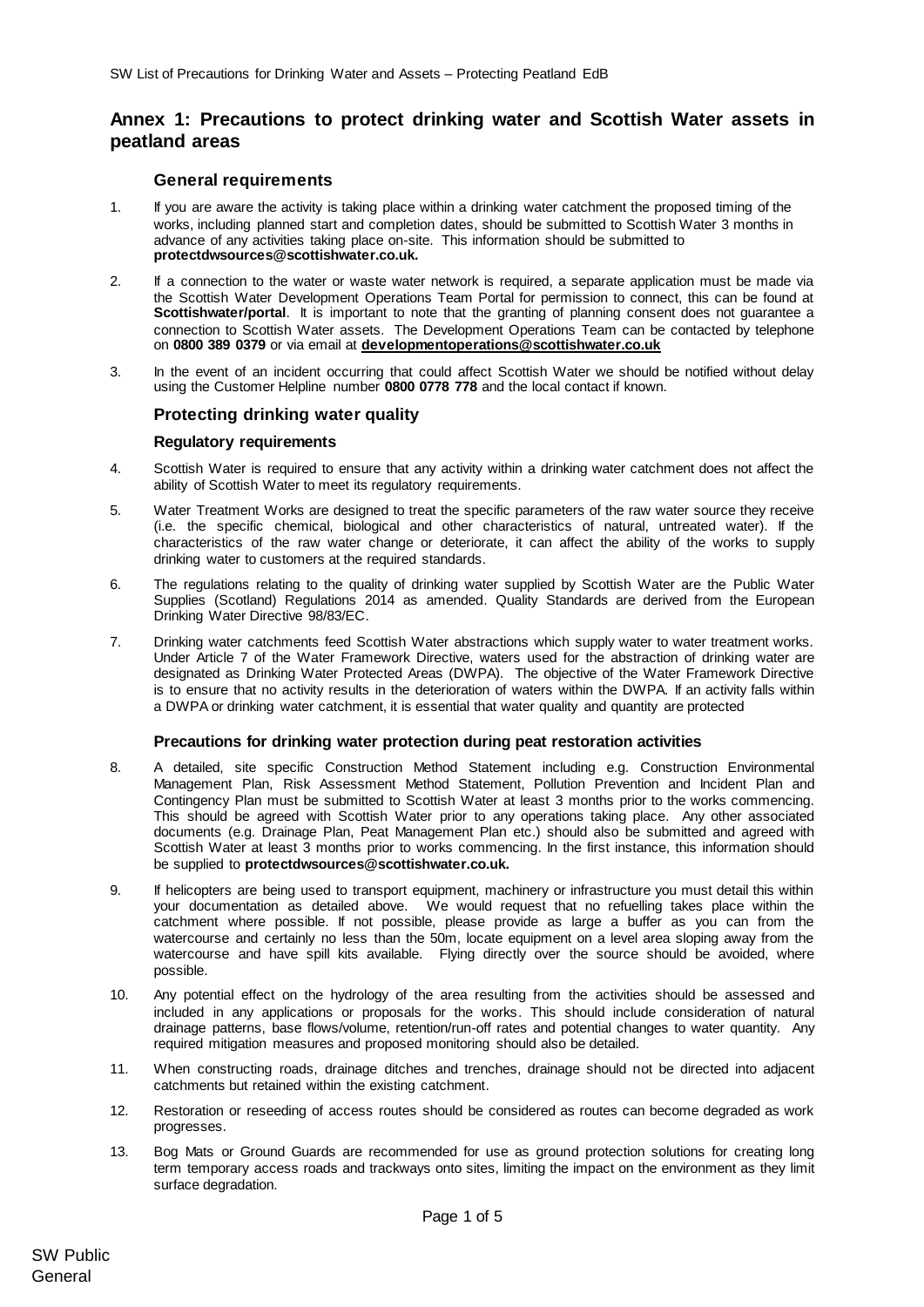- 14. Any potential pollution risk which could affect water quality should be considered and mitigation measures implemented to prevent deterioration in water quality and pollution incidents. This includes sediment runoff, soil or peat erosion, management of chemicals and oils, etc. This should be considered for all stage before, during and after the works. Any applications or proposals for the works should include an assessment on the potential release of colour and dissolved organic carbon quality as a result of changes to hydrology and/or physical disturbance.
- 15. Mitigation measures to prevent pollution to watercourses should be outlined in the application and/or documents for the forestry works prior to work starting onsite. Any mitigation measures implemented should be checked regularly, maintained and improved if deterioration in water quality or potential pollution pathways occur.
- 16. Sustainable drainage (SUDs) options should be considered, such as settlement ponds and designated filtration areas.
- 17. Exposed soils and peat can release sediment, colour and dissolved organic carbon. The use of geotextiles, turf replacement and/or reseeding, should be undertaken as soon as possible.
- 18. Turves should be carefully removed and stored vegetative side up so they can be placed back over any excavated soils to ensure the soils surface stabilises and recovers as quickly as possible.
- 19. Any crossing of these watercourses should be kept to a minimum. Pollution prevention measures should be put in place at each crossing point and silt traps, or equivalent, should be installed at regular intervals to minimise the risk from pollution.
- 20. Scottish Water requests that, where possible, access tracks in the drinking water catchment are constructed as floating tracks with adequate provision for maintaining existing drainage patterns. Once constructed, site roads and access routes should be regularly maintained to ensure minimal erosion, and hence run-off and pollution, from the road surface. Site roads should be constructed from inert, nonmetalliferous material, with low erodibility and low sulphide content.
- 21. No refuelling or storage of fuel or hazardous materials should take place within the drinking water catchment area. If this can be demonstrated to be impracticable, then the appropriate Pollution Prevention Guidelines (PPGs) or updated Guidance for Pollution Prevention (GPPs) should be followed. This includes, GPP 2: Above ground oil storage tanks, GPP 5 Works and maintenance in or near water, PPG 6: Working and Construction and Demolition Sites, GPP 8: Safe storage and disposal of used oils, GPP 21: Pollution incident response planning and PPG 22: Incident response – dealing with spills. Rather than 10m buffers from watercourses, we would recommend 50m buffers are applied to watercourses and 50m applied to spring, well or borehole. Oil storage should be in accordance with The Water Environment (Oil Storage) Regulations (Scotland) 2006. There should be dedicated oil storage areas created. Spill kits should be located within all vehicles, plant and high risk areas, as well as the consideration and use of nappies and booms.
- 22. Site compounds, equipment and waste storage, etc. should not be located within the drinking water catchment area. If this can be demonstrated to be impracticable then this should be in dedicated areas 50m from a watercourse and designed to be contained and to prevent escape of materials/run-off to the environment.
- 23. Welfare/waste water facilities should preferably be located outside the drinking water catchment. If not practicable, then portable toilets should be used and waste disposed of off-site.
- 24. All waste must be removed safely from site for the required treatment and disposal
- 25. Any proposed abstractions for activities such as welfare facilities or cement batching plants should be detailed in the application and/or documents for the forestry works, which should be done by agreement form SEPA.
- 26. Induction training should be given to all personnel on-site and should include Scottish Water site sensitivities in relation to drinking water catchments and assets (see below), as well as spill response as outlined in PPG 22: Dealing with spills.
- 27. Method Statements, Risk Assessments, Pollution Prevention and Contingency Plans and associated documents should include the Scottish Water Customer Helpline Number **0800 0778 778** and the local contact details.

## **Monitoring requirements to protect drinking water quality**

28. Depending on the vulnerability of the public water supply, Scottish Water may request that a water sampling programme shall be established and agreed with Scottish Water. This should assess the baseline water quality for a minimum of one year prior to any activities commencing on-site where possible, including ground investigations and any felling activities, to allow an accurate understanding of baseline conditions at the site. Water sampling should continue during works and then post-works for a minimum of one year. Following completion of one year of sampling post-works, this should be reviewed to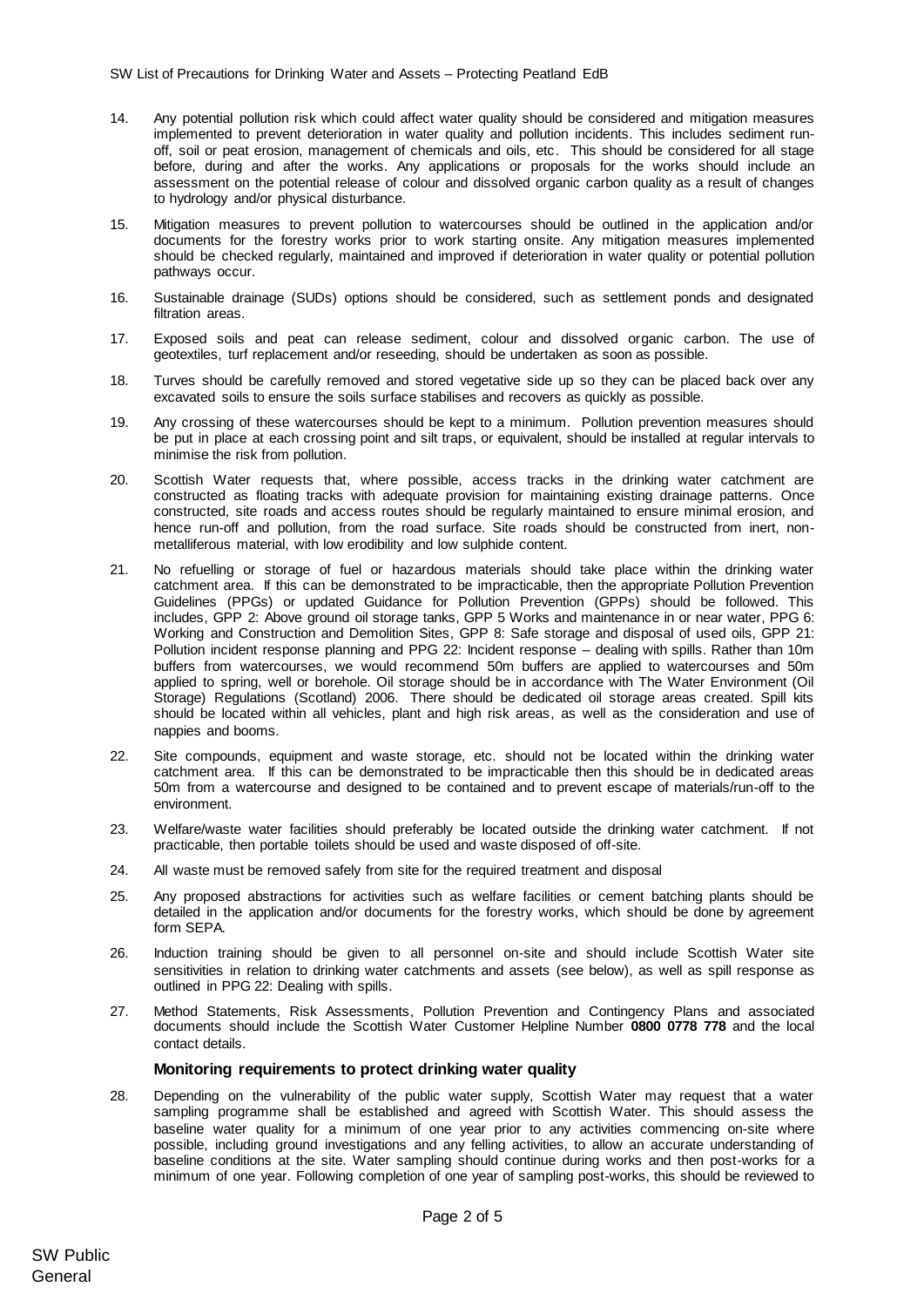determine whether this should continue for a further agreed period. The parameters, frequency and sampling locations will also need to be agreed with Scottish Water. This monitoring will establish if any decline in water quality can be attributed to the activities. It may also be necessary to establish trigger levels to determine when any potential issues should be reported to Scottish Water.

- 29. During activities, a programme of daily visual inspection of the watercourses, flow conditions (i.e. high, medium, low, or no flow), prevailing weather and any other pertinent observations, will be required to be implemented. The results should be recorded and the information submitted to Scottish Water (i.e. in a monthly progress report). This should be undertaken when water quality samples are taken if sampling has been agreed as necessary. Proposals for monitoring should be submitted to **protectdwsources@scottishwater.co.uk.**
- 30. The appointed Contractor/Site Foreman or Ecological or Environmental Clerk of Works should have relevant knowledge and experience to provide advice and monitor compliance with measures for the protection of water quality in relation to abstractions for water supply.
- 31. Depending on the vulnerability of the public water supply, Scottish Water may request that a dedicated Environmental Manager be appointed and present on-site to assess and monitor any effects caused by the works.

## **Guidance documents**

- 32. Please ensure that appropriate Guidance Documents are followed:
	- Floating Roads on Peat. Forestry Civil Engineering and SNH. (August 2010).
	- Constructed tracks in the Scottish Uplands,  $2^{nd}$  edition. SNH (June 2013).
	- SNH Peatland Action guidance documents;
		- [https://www.youtube.com/watch?v=eFSL3vUX5Qw&list=PLSTn6yg6zH\\_\\_XM-](https://www.youtube.com/watch?v=eFSL3vUX5Qw&list=PLSTn6yg6zH__XM-Mw7fKNoGsVYo31B5VH)[Mw7fKNoGsVYo31B5VH](https://www.youtube.com/watch?v=eFSL3vUX5Qw&list=PLSTn6yg6zH__XM-Mw7fKNoGsVYo31B5VH) (trailers with associated guidance documents)
		- [https://www.nature.scot/sites/default/files/2017-10/Guidance-Peatland-Action-installing-peat-dams-](https://www.nature.scot/sites/default/files/2017-10/Guidance-Peatland-Action-installing-peat-dams-A1268162.pdf)[A1268162.pdf](https://www.nature.scot/sites/default/files/2017-10/Guidance-Peatland-Action-installing-peat-dams-A1268162.pdf)
	- General Binding Rules under the Controlled Activities Regulations (see The Water Environment (Controlled Activities) Scotland Regulations 2011 (as amended) A Practical Guide, Version 8.3 February 2019
	- SEPA Pollution Prevention Guidance [\(http://www.sepa.org.uk/regulations/water/guidance/\)](http://www.sepa.org.uk/regulations/water/guidance/)
	- Yorkshire Peat Partnership Technical Guidance Notes <http://www.yppartnership.org.uk/restoration/technical-guidance-notes/>
	- CREW Rural Sustainable Drainage Systems (visit [https://www.crew.ac.uk/sites/www.crew.ac.uk/files/sites/default/files/publication/Rural%20SuDS%20](https://www.crew.ac.uk/sites/www.crew.ac.uk/files/sites/default/files/publication/Rural%20SuDS%20Design%20and%20Build%20Guide%20December%202016.pdf) [Design%20and%20Build%20Guide%20December%202016.pdf\)](https://www.crew.ac.uk/sites/www.crew.ac.uk/files/sites/default/files/publication/Rural%20SuDS%20Design%20and%20Build%20Guide%20December%202016.pdf)

## **Protecting Scottish Water assets**

- 33. If an activity associated with any third party works is located within the vicinity of an existing Scottish Water asset, it is essential that these assets are protected from damage. To this end, the developer will be required to comply with Scottish Water's current process, guidance, standards and policies in relation to such matters.
- 34. Copies of Scottish Water's relevant record drawings can be obtained from the undernoted Asset Plan Providers. This is distinct from the right to seek access to and inspect apparatus plans at Scottish Waters area offices, for which no charge is applied.

**Site Investigation Services (UK) Ltd** Tel: 0333 123 1223 Email: sw@sisplan.co.uk **[www.sisplan.co.uk](http://www.sisplan.co.uk/)**

**National One-Call** Tel: 0844 800 9957 Email: swplans@national-one-call.co.uk **[www.national-one-call.co.uk/swplans](http://www.national-one-call.co.uk/swplans)**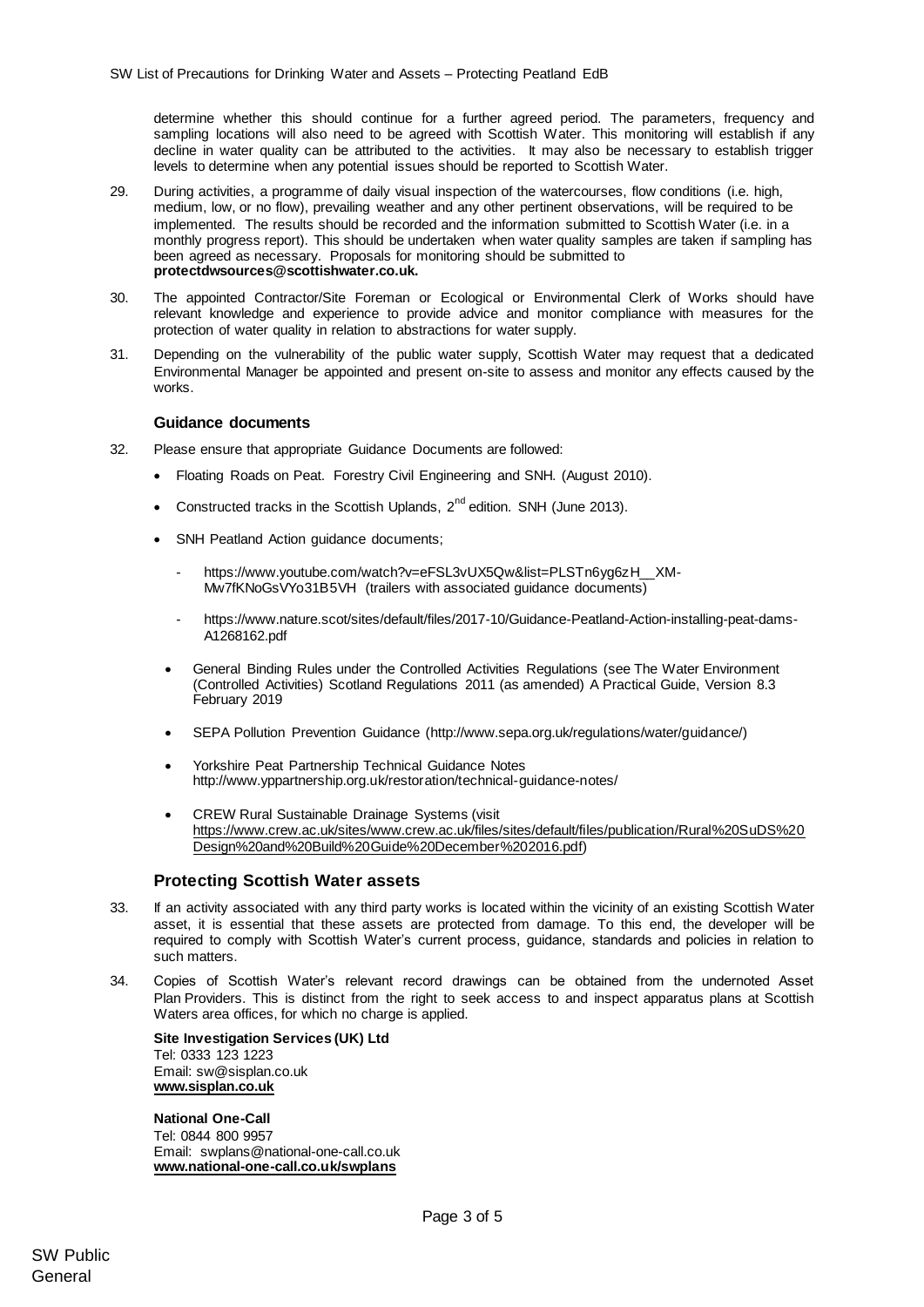**Cornerstone Projects Ltd**  Tel: 0151 632 5142 Email: [enquiries@cornerstoneprojects.co.uk](mailto:enquiries@cornerstoneprojects.co.uk) **http://www.cornerstoneprojects.co.uk/index.php/scottishwaterplans**

- 35. It should be noted that the site plans obtained via the Asset Plan providers are indicative and their accuracy cannot be relied upon.
- 36. It is recommended for EIA's, housing and mixed developments that the developer contacts the **Scottish Water [Development](mailto:Development) Enablement Team via the Development Services portal at <https://swastroprodweb.azurewebsites.net/home/default>** for further advice if assets are shown to be located in the vicinity of the proposed development, and where the exact location and the nature of the infrastructure shown could be a key consideration for the proposed development. An appropriate site investigation may be required to confirm the actual position of assets in the ground. Scottish Water will not be liable for any loss, damage or costs caused by relying upon plans or from carrying out any such site investigation.
- 37. Proposals for Forestry, Hydro Projects, Mining/Quarries, Peatland Restoration and Utility Projects should be sent to the HAUC Diversions Team via **[the](mailto:Hauc.diversions@scottishwater.co.uk) Development Services portal at <https://swastroprodweb.azurewebsites.net/home/default>** for further advice if assets are shown to be located in the vicinity of the proposed development, and where the exact location and the nature of the infrastructure shown could be a key consideration for the proposed development. An appropriate site investigation may be required to confirm the actual position of assets in the ground. Prior to any activity commencing, all known Scottish Water assets should be identified, located and marked-out. Please note that Scottish Water records are indicative only and it is your responsibility to accurately locate the position and depth of these pipes on site before preparing and submitting your plans. No intrusive site investigation works (e.g. trial holes) should be undertaken without written permission from Scottish Water.
- 38. Scottish Water requires Risk Assessment Method Statements (RAMS) and Safe Systems of Work (SSoW) to be prepared and submitted in advance to Scottish Water for formal review and acceptance. These documents shall consider and outline in detail how existing Scottish Water assets are to be protected and/or managed for the duration of any construction works and during operation of the development if relevant. These documents must be submitted to Scottish Water for formal prior written acceptance.
- 39. The developer shall obtain written acceptance from Scottish Water where any site activities are intended to take place in the vicinity of Scottish Water's assets. The relevant team can advise on any potential risk mitigation measures that may be required.
- 40. Scottish Water and its representatives shall be allowed access to Scottish Water assets at all times for inspection, maintenance and repair. This will also ensure that the Scottish Water assets are protected and that any Scottish Water requirements are being observed.
- 41. Any obstruction or hindrance of access to Scottish Water assets should be avoided. The prompt and efficient use and manipulation of valves, hydrants, meters or other apparatus is required at all times. There should also be no interference with the free discharge from water main scours or sewer overflows.
- 42. In the event of an incident occurring that could affect Scottish Water, including any damage to assets, Scottish Water should be notified without delay, using the Customer Helpline number **0800 0778 778**, and the local contact if known. Scottish Water apparatus should not be interfered with or operated by anyone other than Scottish Water personnel.
- 43. Minimum Distances of Sewers/Water Mains from Buildings/Structures/other Obstructions There are two critical issues relating to how close you can build to water mains and sewers.
	- Scottish Water has a legal right of access in order to maintain and repair assets and there are minimum distances required in order to facilitate future SW access to water mains and sewers. No buildings, structures or any other obstructions that will restrict our access or put at risk the integrity of the assets is permitted within this distance.
	- 2. For pressurised pipes there is a recommended distance to be used in order to protect adjacent buildings and structures should the asset burst. This is the recommended distance to minimise the risk of damage to adjacent properties and structures in the event of a water main failure. It is suggested that this distance may include garden areas but should not include inhabited structures.

The details of these requirements should be confirmed with Scottish Water as an early part of the design process.

44. Stationary plant, equipment, scaffolding, construction or excavated material, etc. should not be placed over, or close to, any Scottish Water assets without the prior written consent of Scottish Water which may be withheld depending on circumstances on-site.